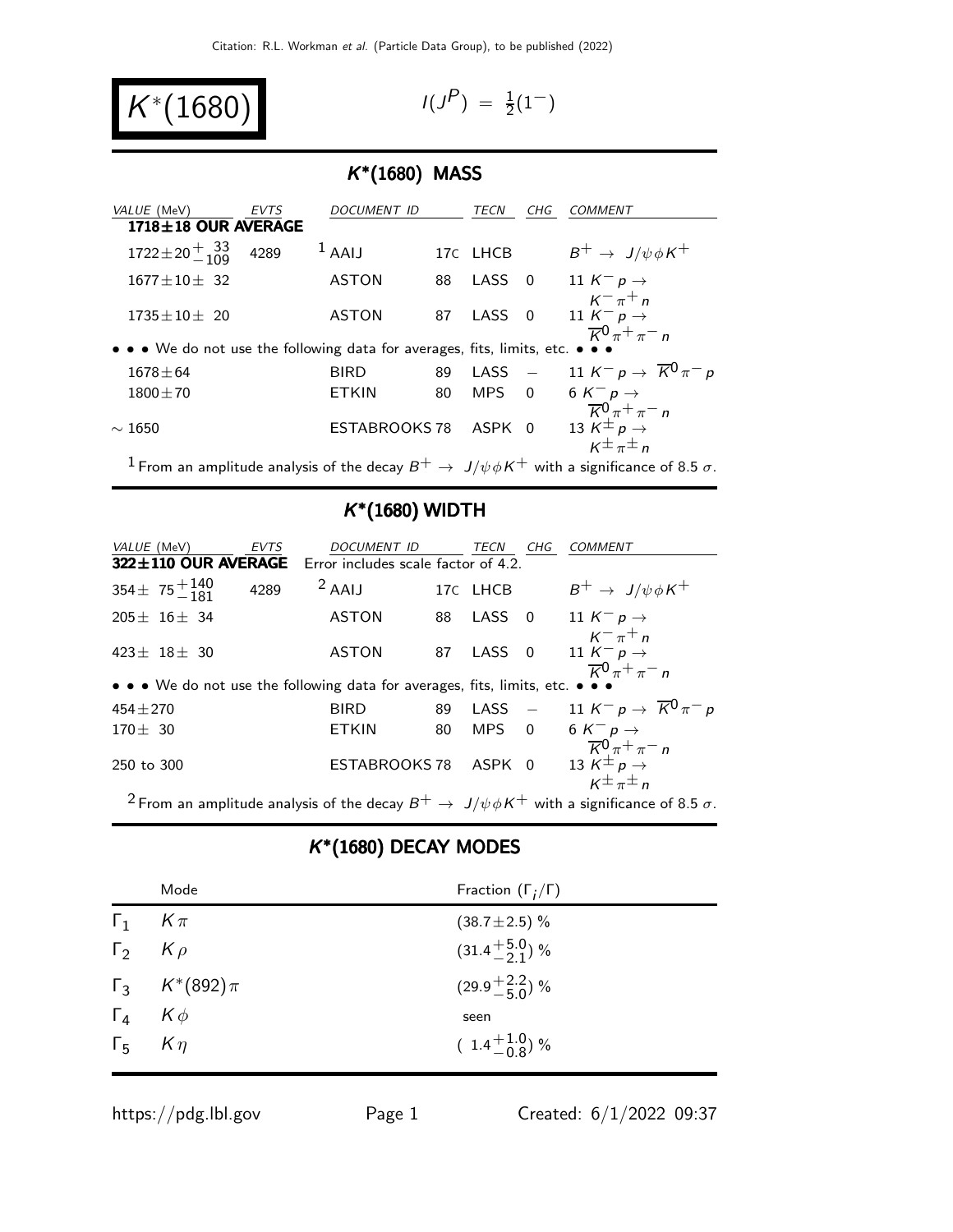#### CONSTRAINED FIT INFORMATION

An overall fit to 4 branching ratios uses 4 measurements and one constraint to determine 3 parameters. The overall fit has a  $\chi^2 =$ 2.9 for 2 degrees of freedom.

The following off-diagonal array elements are the correlation coefficients  $\left<\delta x_i\delta x_j\right>$ / $(\delta x_i\cdot\delta x_j)$ , in percent, from the fit to the branching fractions,  $x_i$   $\;\equiv$  $\Gamma_i/\Gamma_{\rm total}$ . The fit constrains the  $x_i$  whose labels appear in this array to sum to one.

 $\begin{array}{c|c}\nx_2 & -36 \\
x_3 & -39\n\end{array}$  $-39 -72$  $x_1$  $x_2$ 

|                                                                                       | K*(1680) BRANCHING RATIOS    |          |           |          |                                                                                                                 |                     |
|---------------------------------------------------------------------------------------|------------------------------|----------|-----------|----------|-----------------------------------------------------------------------------------------------------------------|---------------------|
| $\Gamma(K\pi)/\Gamma_{\rm total}$                                                     |                              |          |           |          |                                                                                                                 | $\Gamma_1/\Gamma$   |
| <i>VALUE</i><br>$0.387 \pm 0.026$ OUR FIT                                             | DOCUMENT ID                  |          |           |          | TECN CHG COMMENT                                                                                                |                     |
| $0.388 \pm 0.014 \pm 0.022$                                                           | <b>ASTON</b>                 | 88       | LASS      | $\Omega$ | 11 K <sup>-</sup> p $\rightarrow$ K <sup>-</sup> $\pi$ <sup>+</sup> n                                           |                     |
| $\Gamma(K\pi)/\Gamma(K^*(892)\pi)$                                                    |                              |          |           |          |                                                                                                                 | $\Gamma_1/\Gamma_3$ |
| <b>VALUE</b>                                                                          | DOCUMENT ID                  |          |           |          | TECN CHG COMMENT                                                                                                |                     |
| $1.30^{+0.23}_{-0.14}$ OUR FIT                                                        |                              |          |           |          |                                                                                                                 |                     |
| $2.8 \pm 1.1$                                                                         | <b>ASTON</b>                 | 84       | LASS      |          | 0 11 K <sup>-</sup> p $\rightarrow \overline{K}{}^0 2\pi n$                                                     |                     |
| $\Gamma(K\rho)/\Gamma(K\pi)$<br><i>VALUE</i>                                          | <i>DOCUMENT ID</i>           |          | TECN      |          | CHG COMMENT                                                                                                     | $\Gamma_2/\Gamma_1$ |
| $0.81^{+0.14}_{-0.09}$ OUR FIT                                                        |                              |          |           |          |                                                                                                                 |                     |
| 1.2 $\pm$ 0.4                                                                         | <b>ASTON</b>                 |          | 84 LASS 0 |          | 11 K <sup>-</sup> p $\rightarrow \overline{K}^0 2\pi n$                                                         |                     |
| $\Gamma(K\rho)/\Gamma(K^*(892)\pi)$<br><b>VALUE</b>                                   | DOCUMENT ID TECN CHG COMMENT |          |           |          |                                                                                                                 | $\Gamma_2/\Gamma_3$ |
| 1.05 $^{+0.27}_{-0.11}$ OUR FIT                                                       |                              |          |           |          |                                                                                                                 |                     |
| $0.97 \pm 0.09 \begin{array}{c} +0.30 \\ -0.10 \end{array}$                           | <b>ASTON</b>                 | 87       | LASS      |          | 0 11 K <sup>-</sup> p $\rightarrow \overline{K}^{0} \pi^{+} \pi^{-} n$                                          |                     |
| $\Gamma(K\phi)/\Gamma_{\rm total}$                                                    |                              |          |           |          |                                                                                                                 | $\Gamma_4/\Gamma$   |
| <b>VALUE</b>                                                                          | <b>EVTS</b>                  |          |           |          | DOCUMENT ID TECN COMMENT                                                                                        |                     |
| seen<br>• • • We do not use the following data for averages, fits, limits, etc. • • • | 24k                          | $3$ AAIJ |           |          | 21E LHCB $B^+ \rightarrow J/\psi \phi K^+$                                                                      |                     |
| seen                                                                                  | $4,5$ AAIJ<br>4289           |          |           |          | 17C LHCB $B^+ \rightarrow J/\psi \phi K^+$                                                                      |                     |
|                                                                                       |                              |          |           |          | $^3$ From an amplitude analysis of the decay $B^+ \to \, J/\psi \phi K^+$ with a significance of 4.7 $\sigma$ . |                     |
|                                                                                       |                              |          |           |          | $^4$ From an amplitude analysis of the decay $B^+ \to \, J/\psi \phi K^+$ with a significance of 8.5 $\sigma$ . |                     |
| <sup>5</sup> Superseded by AAIJ 21E.                                                  |                              |          |           |          |                                                                                                                 |                     |

П

ı